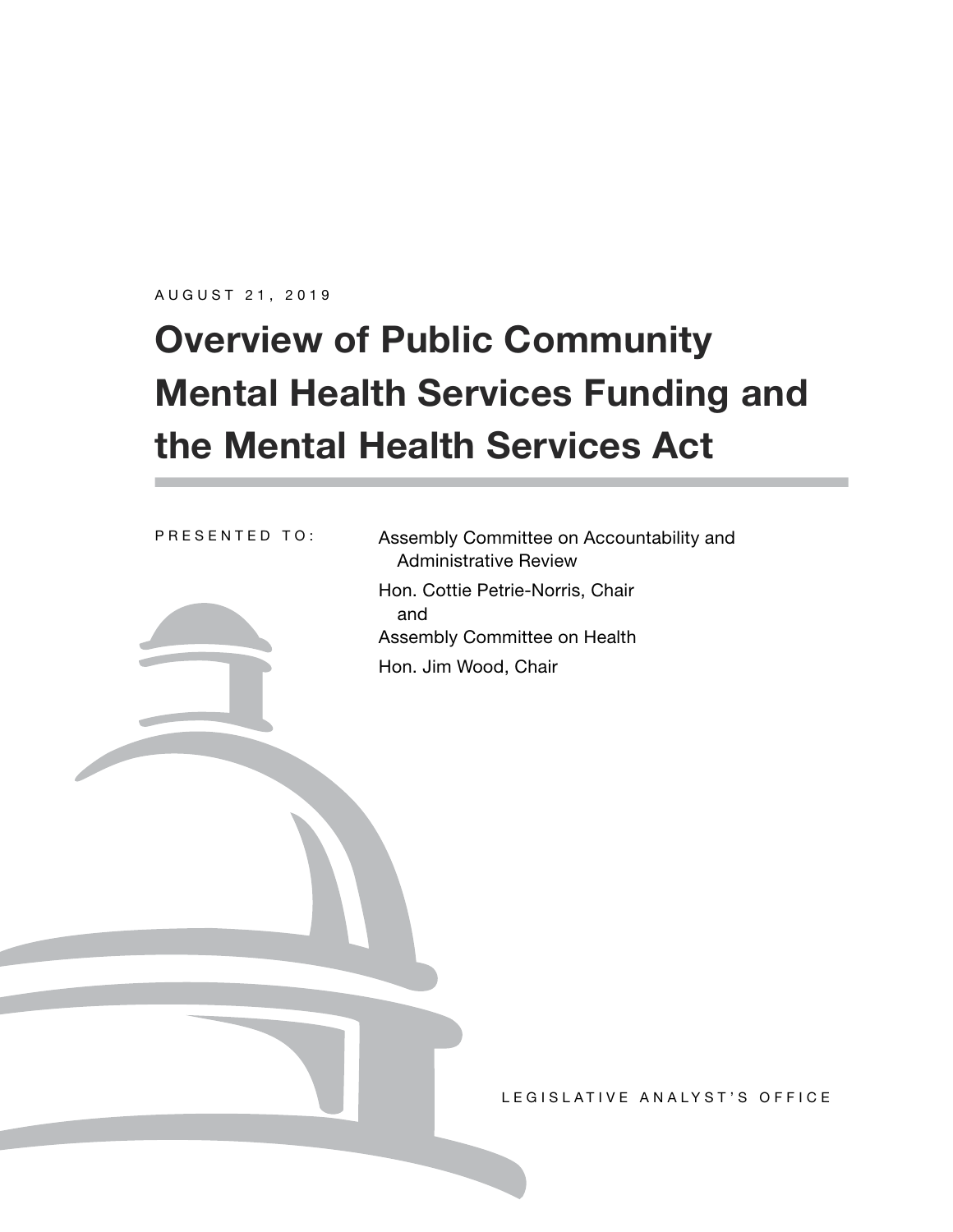#### **Overview**

*Defining Public Community Mental Health.* We define public community mental health as including publicly funded outpatient and inpatient mental health services and psychotropic medications provided primarily in community settings. It generally does not include services provided through the Department of State Hospitals, prisons, Medicare, private insurance, or the K-12 educational system.

*Financing of Public Community Mental Health Services Is Complex.* The financing of public community mental health services is complex, relying on a variety of distinct funding streams, each of which can have distinct objectives and a unique set of rules. The figure on the next page summarizes the flow of funding in the public community mental health system and highlights the variety of services that are funded.

*Counties Are Primarily Responsible for Providing Public Community Mental Health Services.* In California, counties are primarily responsible for providing mental health services to low-income residents, including those with the highest mental health needs. In some limited cases, other local entities such as cities administer some public community mental health services in place of the county. (Hereafter, we will refer to counties and these other local entities collectively as "counties.") For example, counties are responsible for providing mental health services for the following types of beneficiaries and/or programs:

- Children on Medi-Cal (the state's Medicaid program).
- Adults on Medi-Cal with severe mental illness.
- The bulk of Mental Health Services Act (MHSA) programs.
- Low-income residents without health insurance coverage (indigent care).

Public community mental health services that are not the responsibility of counties are typically administered directly by the state's Medicaid agency, the California Department of Health Care Services (DHCS), or by a Medi-Cal managed care plan.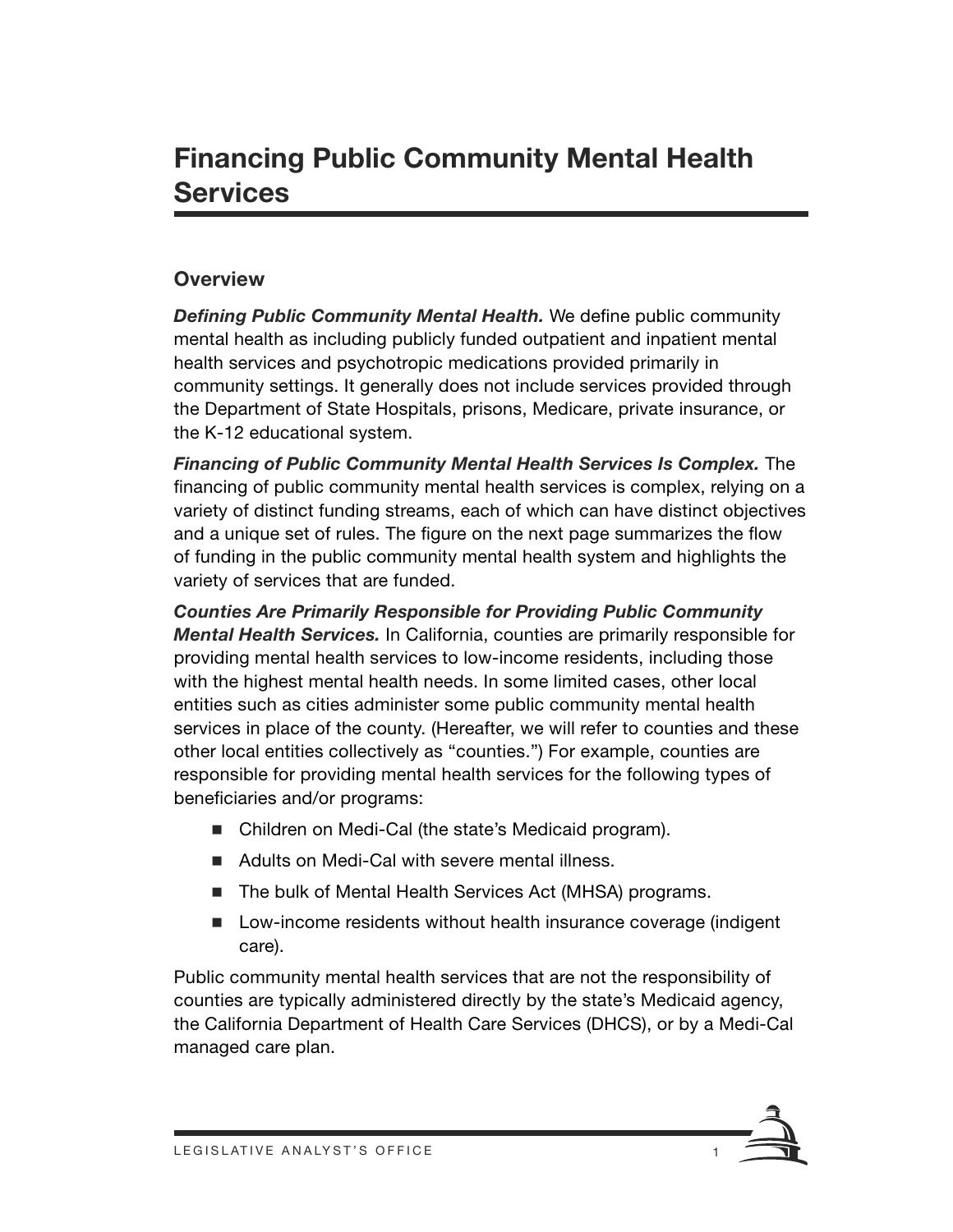Handout\_Template.ait **ARTWORK #190497**



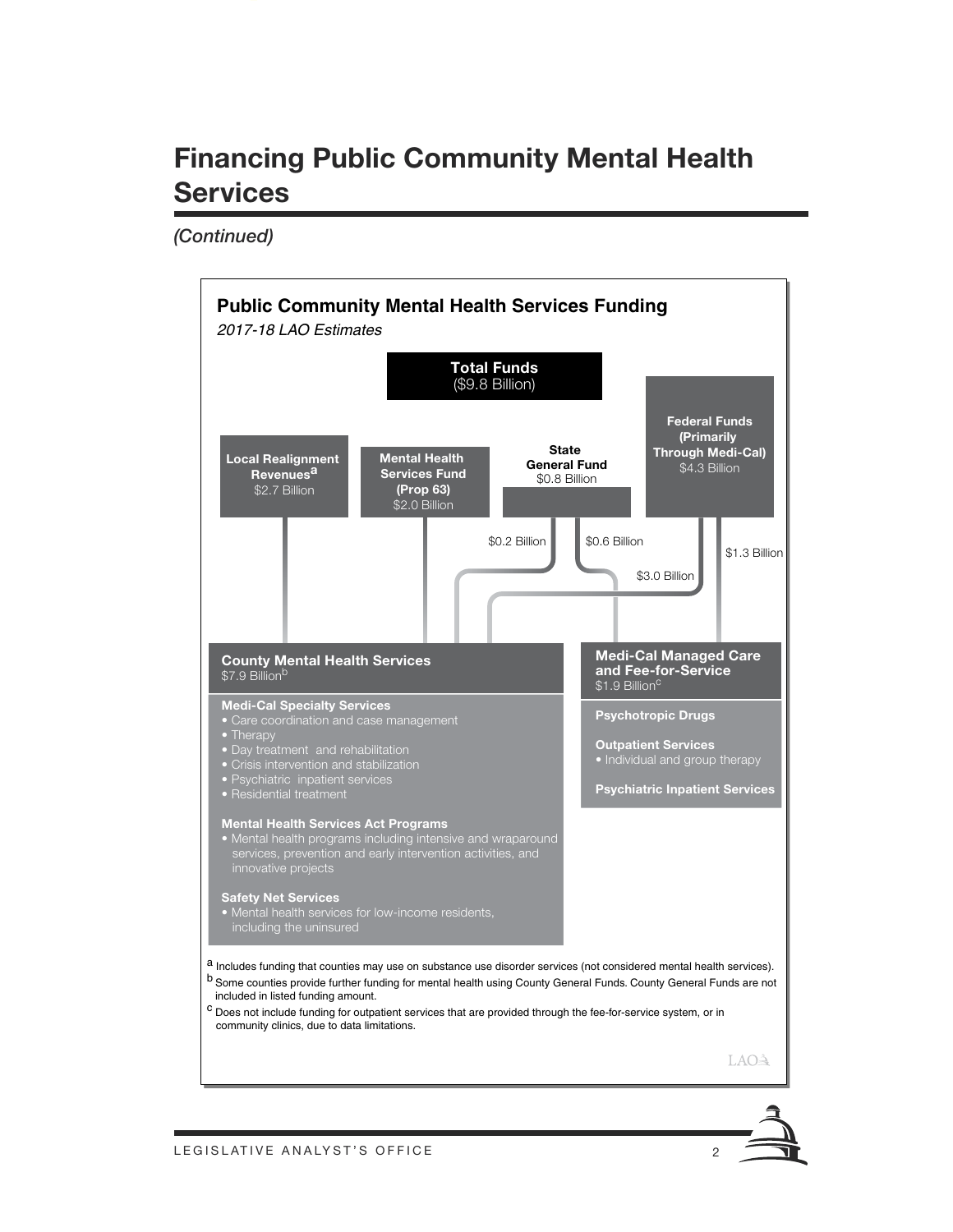#### *(Continued)*

*Most Public Community Mental Health Funding Goes to Counties.*  To enable counties to meet their responsibilities, the state directs about 80 percent of total funding for public community mental health services to county mental health agencies. The remaining 20 percent of funding is either paid out directly by DHCS—for psychotropic medications, for example or goes to Medi-Cal managed care plans to pay for outpatient therapy for Medi-Cal enrollees (primarily adults) with mild-to-moderate mental illness.

#### **Major Funding Sources**

*Federal Funds Available Through Medi-Cal Reflect the Largest Source of Funding.* Federal funds available through Medi-Cal comprise over 40 percent of total funding within the public community mental health system, or around \$4 billion in 2017-18. Through Medi-Cal, the federal government shares in the cost of medically-necessary mental health services and psychotropic medications for individuals enrolled in the program. Only mental health services and psychotropic medications covered by Medi-Cal are eligible for this federal funding. Because the federal government only pays a portion of the costs of Medi-Cal services, nonfederal funds are needed to cover the remaining share of costs. We describe the state and local fund sources that provide for the nonfederal share below. In addition to the federal funding available through Medi-Cal, the federal government supports California's public community mental health system through grant funding in the low hundreds of millions of dollars annually.

*Local Realignment Revenues Reflect Over a Quarter of Total Funding.*  The next largest source of funding—around \$2.7 billion in 2017-18 comprises local realignment revenues, which are portions of the state's sales tax and vehicle license fee revenues that the state dedicates to counties to pay for a number of county responsibilities, including mental health services (and some substance use disorder services). Realignment revenues generally serve as counties' primary source of general-purpose mental health funding, which they may flexibly deploy to meet their various related objectives and obligations. Principal among these obligations, this funding generally serves as the primary nonfederal fund source for Medi-Cal mental health services administered by counties.

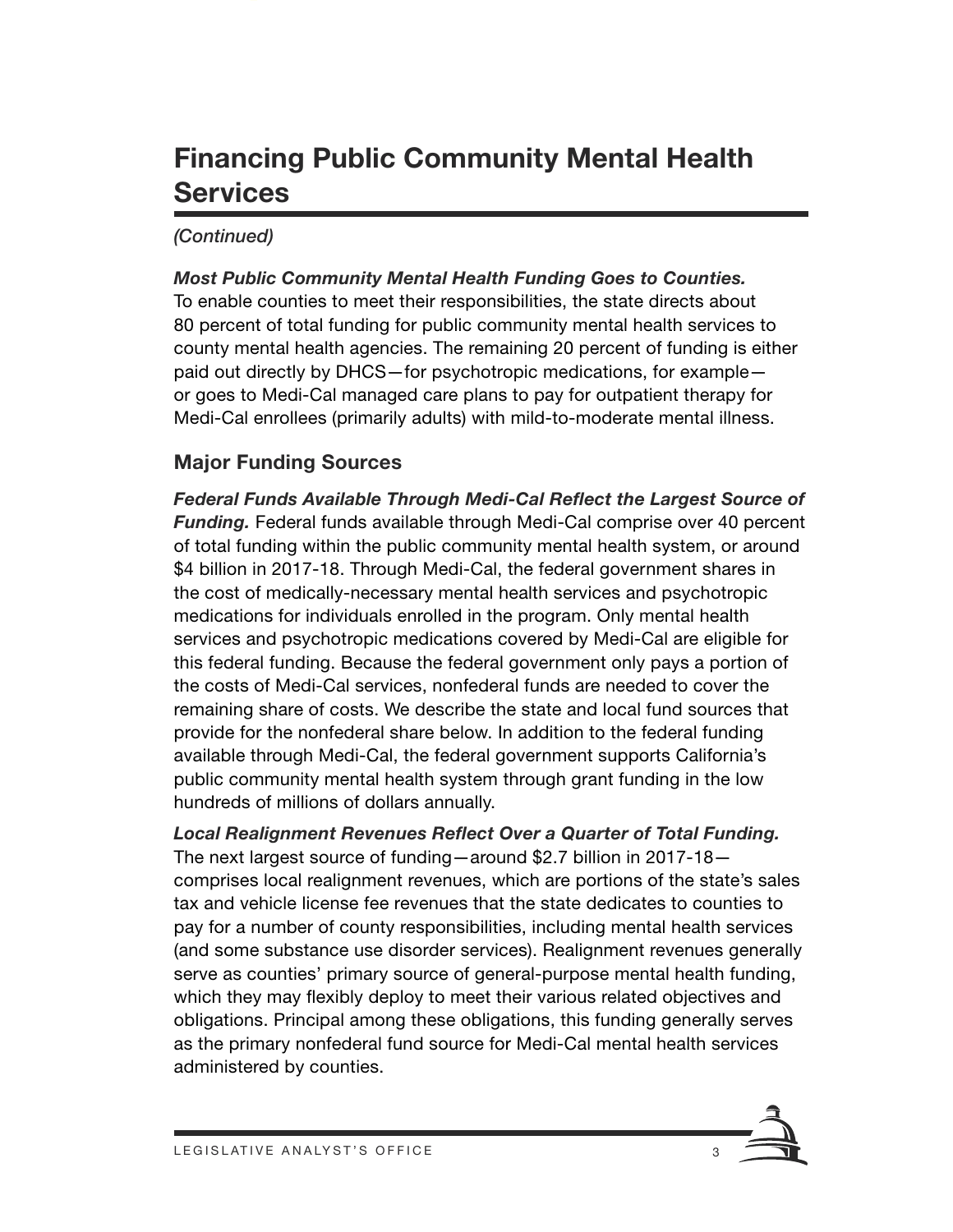#### *(Continued)*

*MHSA Is a Major Fund Source.* Approved by voters in 2004, the MHSA places a 1 percent tax on incomes over \$1 million and dedicates the associated revenues to mental health services. The vast majority of MHSA revenues—around \$2 billion in 2017-18—goes directly to counties, which use it to support a variety of services for individuals with or at risk of mental illness. Often, MHSA is also used as a nonfederal fund source for Medi-Cal services. Below, we provide additional detail related to MHSA financing.

**State General Fund Provides Remaining Share of Funding.** In light of the dedication of other nonfederal fund sources (over \$5 billion in realignment and MHSA revenues), a relatively small amount of state General Fund (about \$800 million in 2017-18) goes to support the state's public community mental health system. Much of the state General Fund dedicated to mental health services funds the nonfederal share of non-county Medi-Cal mental health services—such as psychotropic medications, psychiatric inpatient hospitalization, and outpatient services for individuals with mild-to-moderate mental illness. In addition, the General Fund supports county mental health services for new services and expanded eligibility requirements imposed by the state since 2011. Most prominently, for example, the state General Fund pays for the nonfederal share of cost for county-based mental health services for the 3.8 million state residents enrolled in Medi-Cal under the Patient Protection and Affordable Care Act's (ACA) optional expansion, through which low-income, childless adults became eligible.

*Some Counties Augment Funding for Mental Health Services With County General Fund.* Some counties dedicate their own county General Fund to support county mental health services. It is unknown how many California counties dedicate county General Fund to mental health services and how much, in the aggregate, is used.

*Growth in Funding Over Time.* As shown in the figure on the next page, since the last recession, there has been significant growth in funding for county mental health services. Average annual growth has been almost 8 percent, driven in part by a near doubling in federal funding available through Medi-Cal. Much of this new federal funding is the result of the ACA establishing a 90 percent or greater federal share of cost for the optional expansion population.

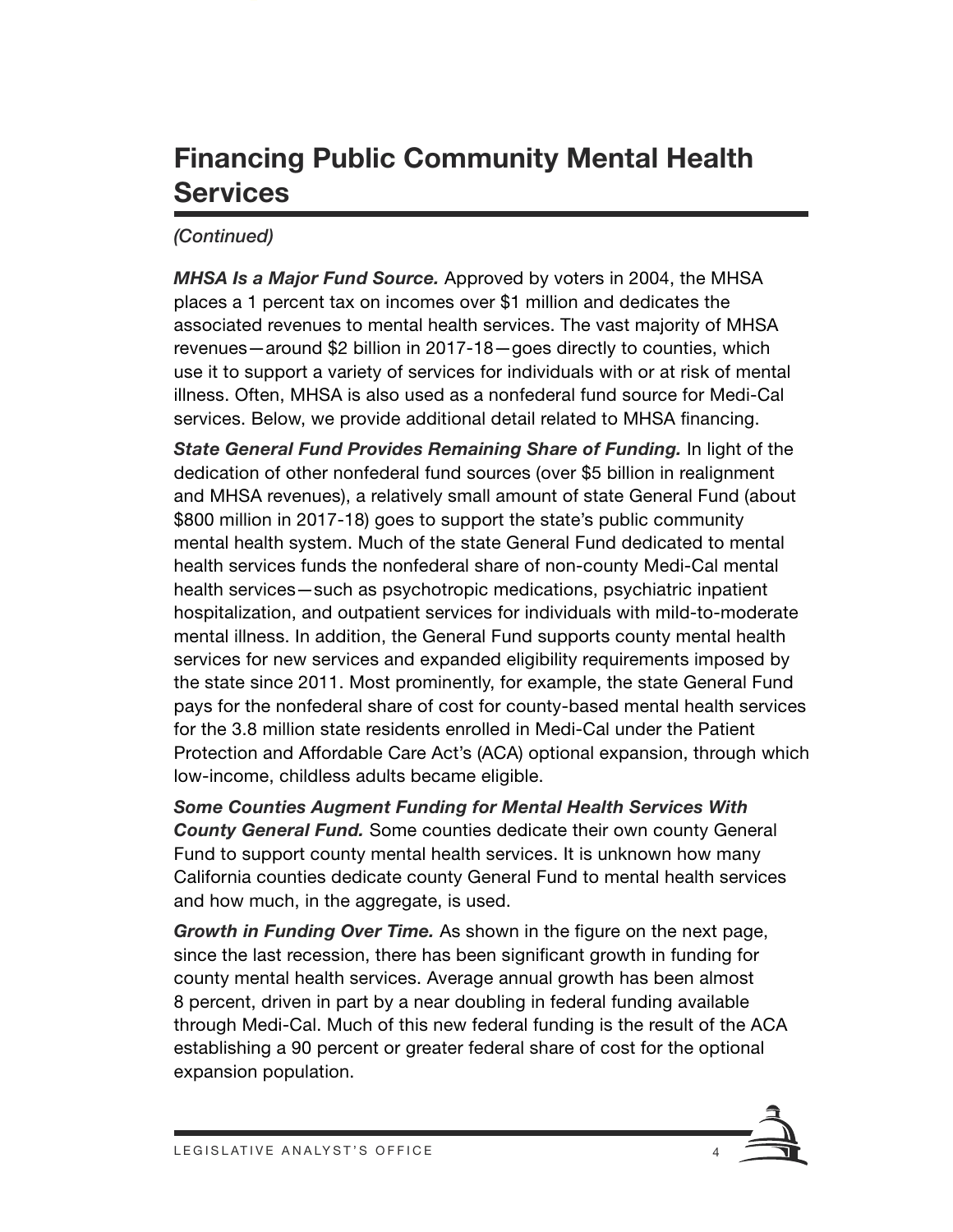

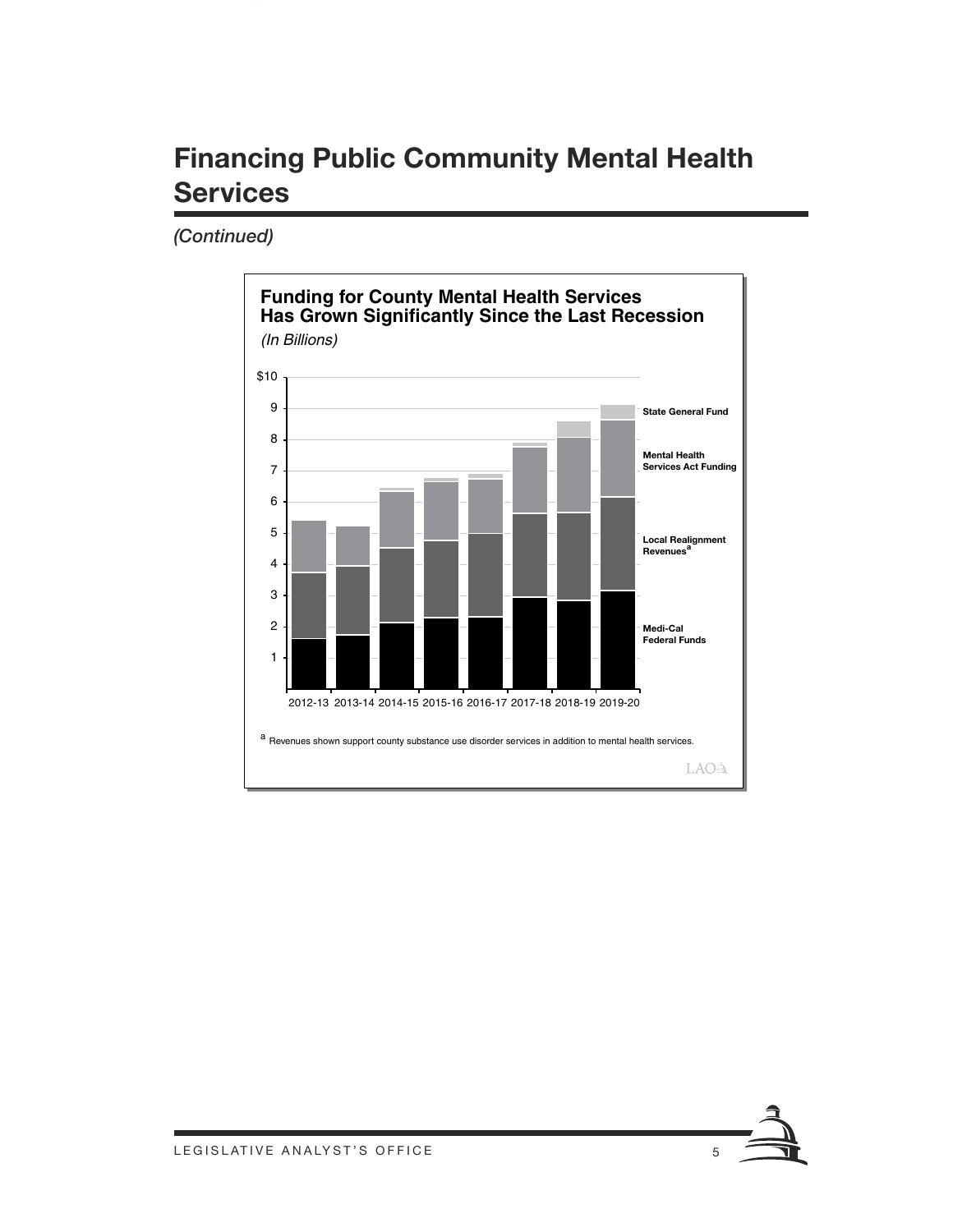#### *(Continued)*

#### **Mental Health Services Act**

*MHSA Establishes Parameters for How MHSA Funding May Be Spent.*  The MHSA establishes a variety of parameters for how MHSA funding may be spent, including the percent of funds which must—or sometimes may be spent on specific kinds of activities. Below, we summarize several of the principal funding parameters. The figure on the next page illustrates how MHSA funding is allocated according to these parameters.

- Reserves a Small Amount of Funding for State Activities, With *the Remaining Funding Going Directly to Counties.* The MHSA establishes a maximum funding level of 5 percent of revenues for the state to administer the MHSA. This 5 percent is often referred to as the "state cap." Under current legislative practice, funding within the state cap that is not needed for direct MHSA administration for example, oversight activities—is available for the Legislature to appropriate for various mental health programs. For example, since 2013-14, the state has used around \$20 million to \$30 million in annual state cap funding to provide grants to counties for the hiring of "triage" personnel who can quickly engage individuals experiencing a mental health crisis. The 95 percent of MHSA funding that is outside of the state cap goes directly to counties. Within the broad parameters described below, counties have flexibility in what programs and activities they fund using MHSA funding.
- Establishes Funding Levels for Direct Service Provision, *Prevention and Early Intervention Activities, and Innovation Programs.* The MHSA requires that the MHSA funding that falls outside of the state cap be spent in specified percentages in each of three ways:
	- *Community Services and Supports.* 76 percent of MHSA funding for counties must be used on Community Services and Supports, the primary MHSA funding category that supports direct service provision. At least 50 percent of this funding is directed by state rules toward Full-Service Partnerships, which provide mental health and wraparound services—such as, for

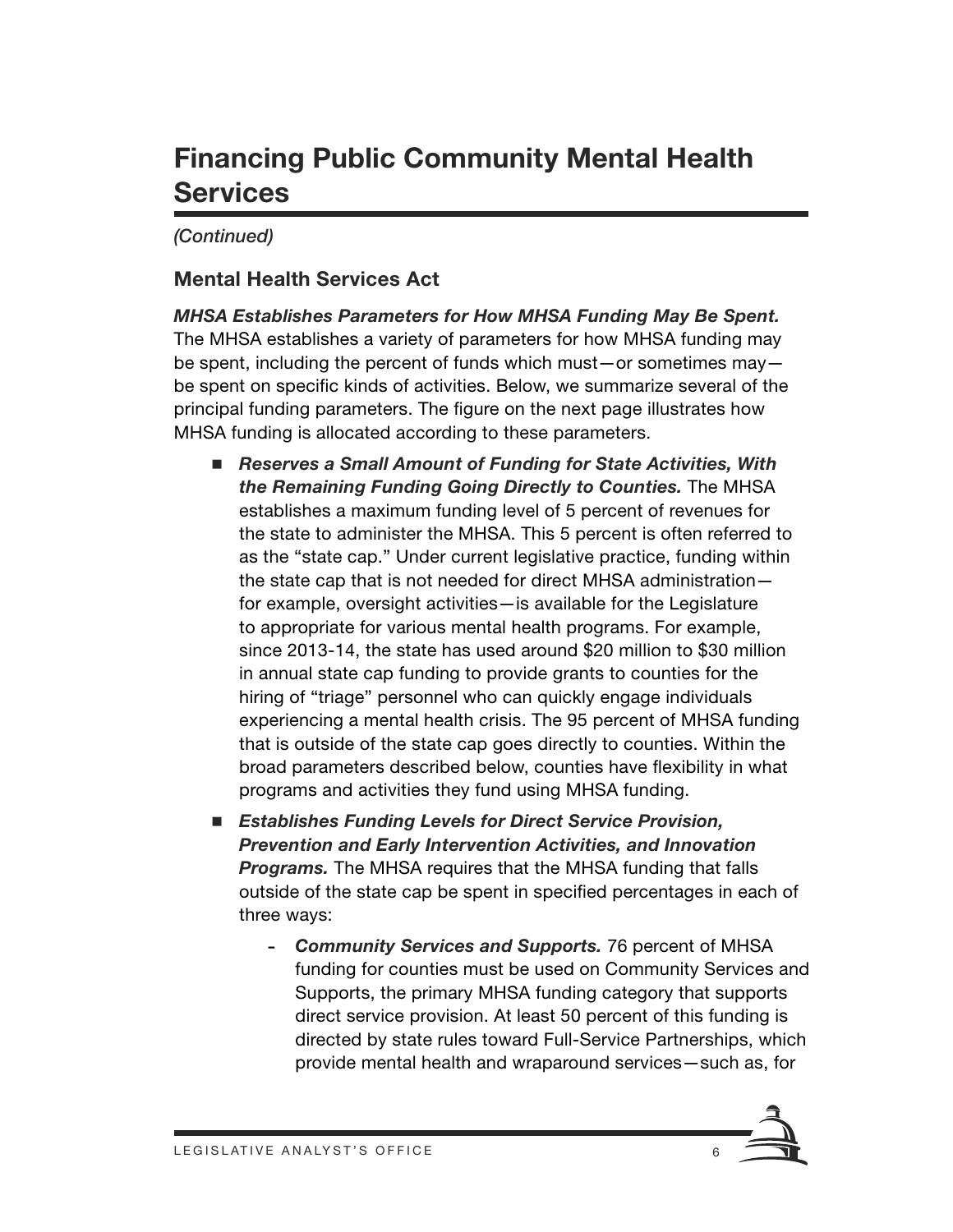Handout\_Template.ait **ARTWORK #190497**

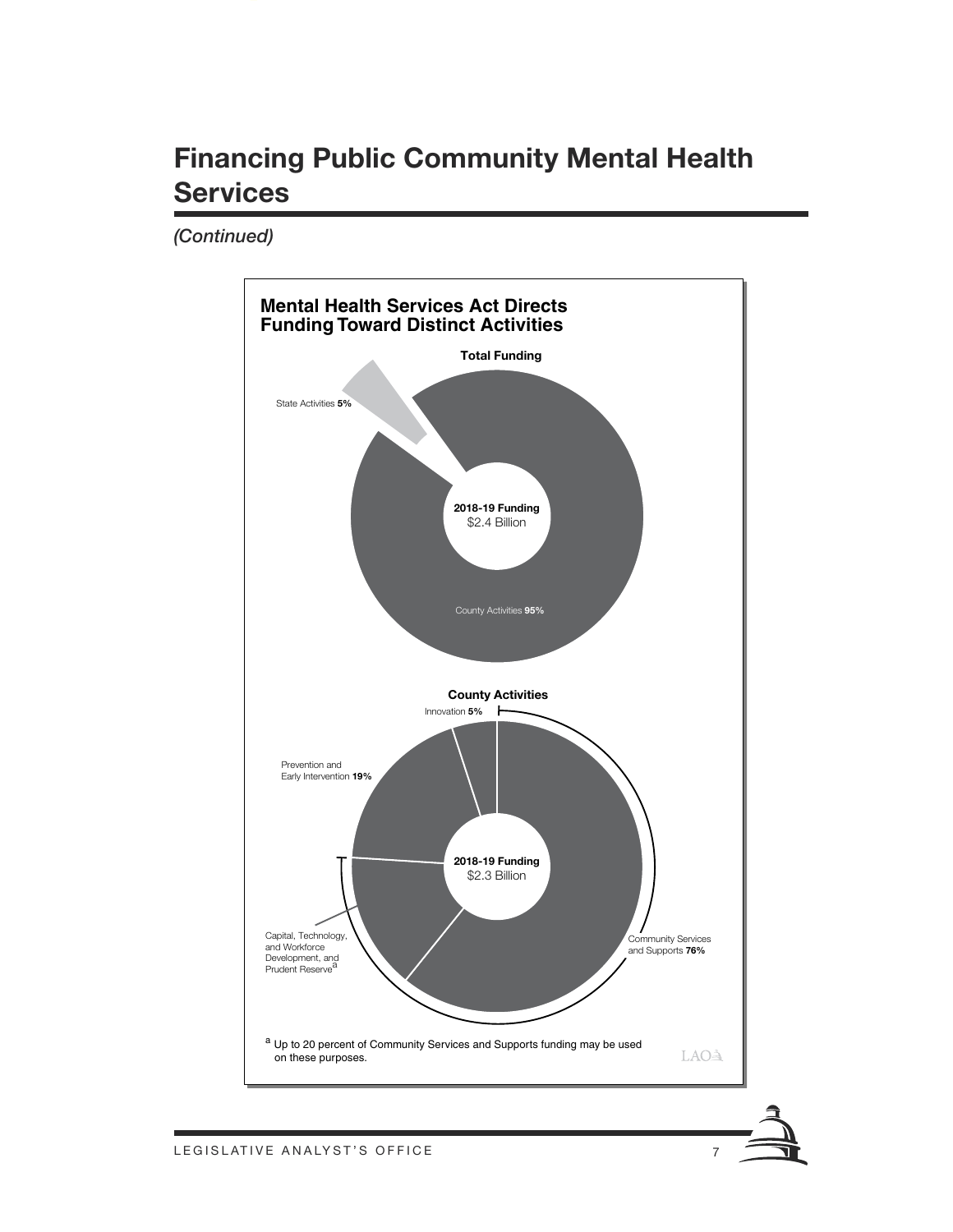#### *(Continued)*

example, housing support—for individuals with the greatest mental health needs.

- *Prevention and Early Intervention.* 19 percent of MHSA funding for counties must be used on Prevention and Early Intervention activities, which are aimed at preventing mental illnesses before they become severe. Examples of programs and activities include direct services for individuals with early onset mental illness and mental health awareness campaigns.
- *Innovative Programs.* 5 percent of MHSA funding for counties is directed to be spent on Innovation programs, with the goal of encouraging counties to experiment with new approaches to treating and preventing mental illness. Unlike other county MHSA programs, Innovation programs must receive advanced approval from the state before being implemented.
- Authorizes a Maximum Funding Level for Counties to Support *Their Local Mental Health System.* The MHSA allows counties to dedicate up to 20 percent of the funding they receive under the Community Services and Support component to support their local mental health system. This funding can be used by counties to meet their capital facility and technological needs, on workforce development programs, and to maintain a prudent level of reserves.
- Unspent Funds Subject to Reversion After Specified Time Limits. The MHSA and subsequent legislation require that Community Services and Supports, Prevention and Early Intervention, and Innovation funding allocated to counties generally must be spent within three years (or five years for certain rural counties). Funding dedicated to supporting local mental health systems must be spent within ten years. Funding that is not expended within these time frames reverts to the state to be reallocated to other counties that fully expended their allocations.

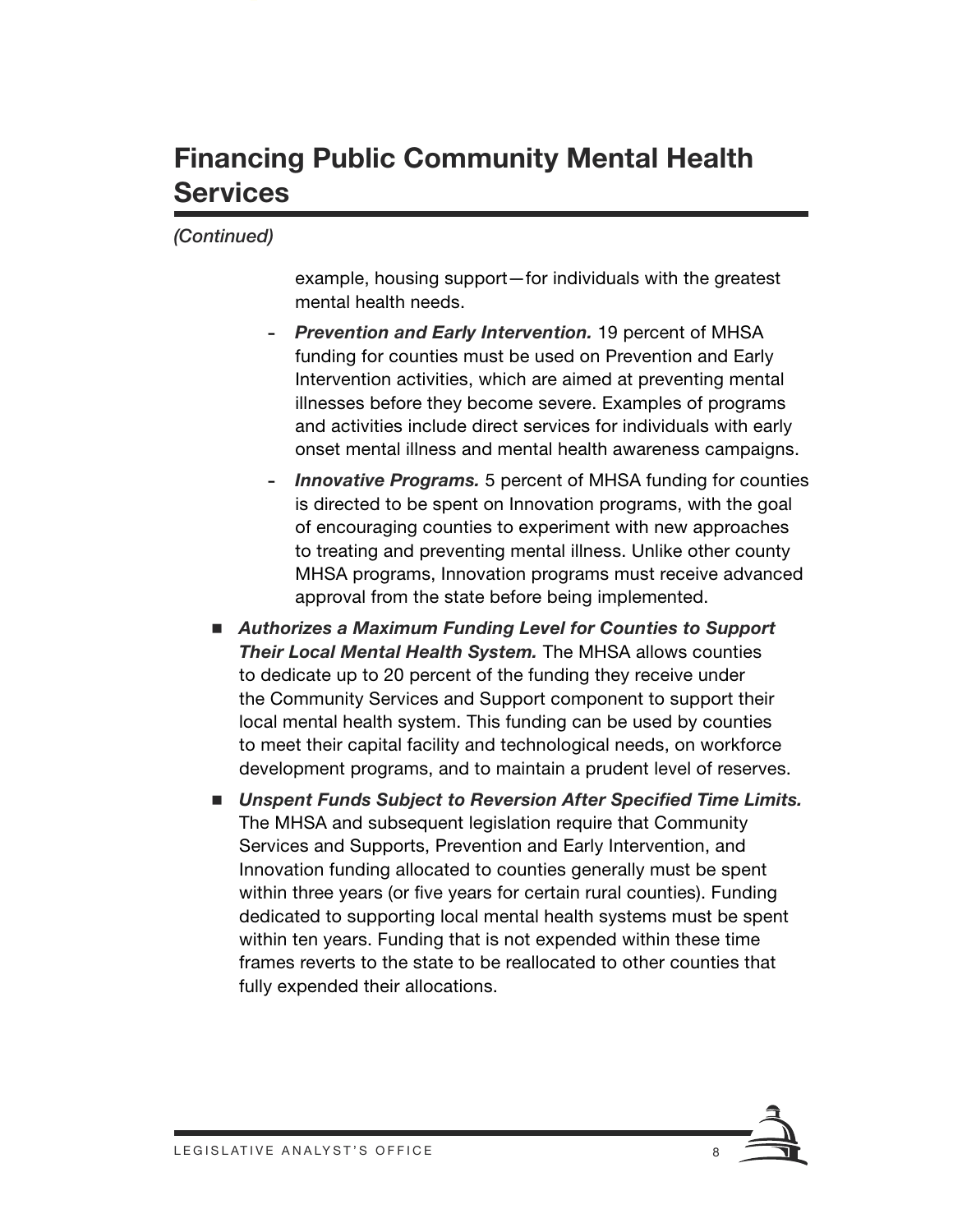#### *(Continued)*

*Establishes Oversight Roles for Multiple State Agencies.* The MHSA establishes a framework for state oversight of counties' MHSA activities, primarily granting oversight authority to two state agencies: DHCS and the Mental Health Services Oversight and Accountability Commission (OAC), which both have rule-making authority over the MHSA components that they individually oversee.

- **DHCS oversees the Community Services and Supports component of** the MHSA, collects MHSA revenue and expenditure information from counties, and has the power to withhold MHSA funds from counties for noncompliance with the requirements of the MHSA.
- The OAC, by contrast, oversees the Prevention and Early Intervention and Innovation components of the MHSA, and is tasked with advising the Legislature on matters related to mental health services, providing technical assistance to counties, and evaluating counties' spending and performance under the MHSA. The OAC is tasked with approving the Innovation activities proposed by the counties.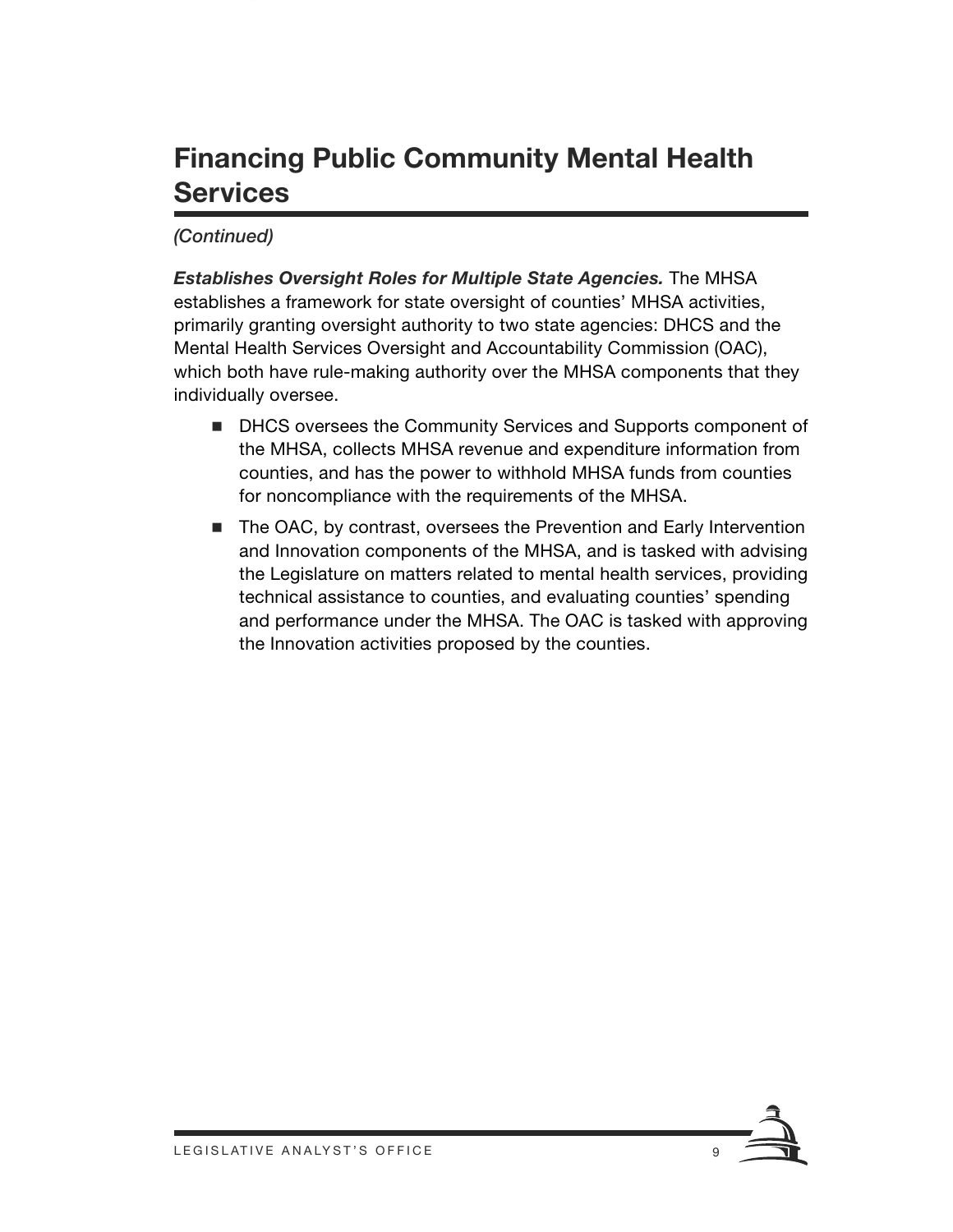In February 2018, the State Auditor released a report evaluating the funding and oversight of the MHSA.

#### **Audit Identified Several Deficiencies**

Major findings include:

- Counties Accumulated Significant Unspent MHSA Funds
	- DHCS had not developed a process to recover an estimated \$231 million in unspent funds from counties, to be redistributed to other counties.
	- DHCS had not established guidance on the treatment of interest that counties earn on unspent MHSA funds.
	- DHCS had not established guidance on an appropriate level of counties' MHSA reserves. Reserves—totaling an estimated \$535 million as of the end of 2015-16—were considered excessive.
- **DHCS Provided Minimal Oversight of Counties' Use of MHSA Funding**
	- DHCS had not enforced deadlines for counties to submit annual financial reports, and in many cases these reports were submitted long after deadlines.
	- DHCS had not completed any MHSA fiscal audits of counties as of December 2017 (shortly before the audit's release) and had not implemented regulations outlining a process for counties to appeal adverse fiscal audit determinations.
	- DHCS had not implemented a process to conduct comprehensive MHSA program audits, which would help ensure that counties' MHSA programs are effective and compliant with MHSA requirements.

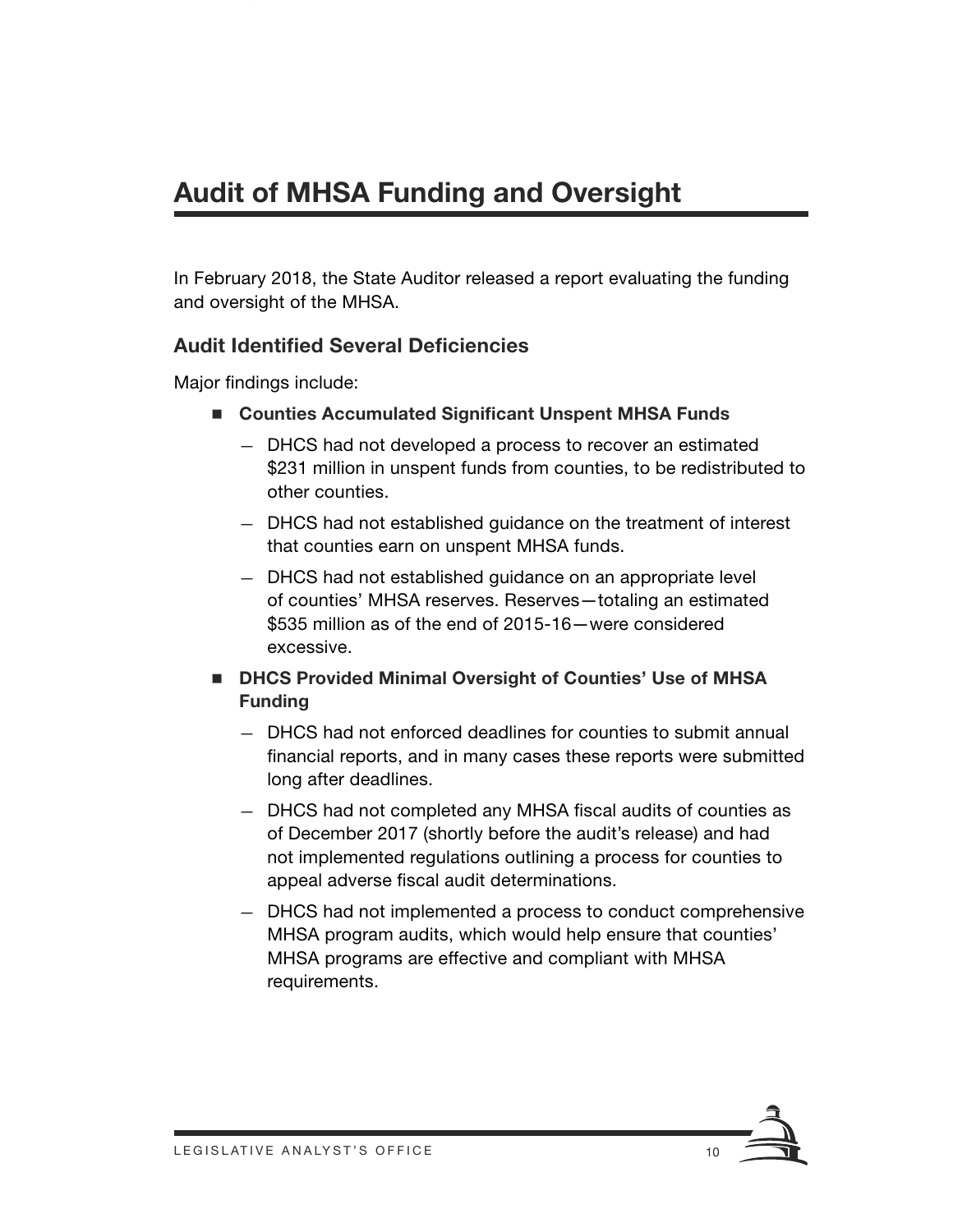# **Audit of MHSA Funding and Oversight**

- **Counties Required Additional Technical Assistance From OAC**
	- Some counties had challenges anticipating which types of Innovation projects the OAC would approve.
	- Lessons learned from successful and unsuccessful Innovation projects were insufficiently shared among counties.
- OAC Had Not Implemented Processes to Evaluate the **Effectiveness of MHSA-Funded Programs.**
	- Processes for reviewing and analyzing counties' program status reports for activities related to MHSA Prevention and Innovation funding had not been finalized.
	- OAC had not established statewide metrics to evaluate the effectiveness of MHSA-funded crisis intervention, or triage, grants.

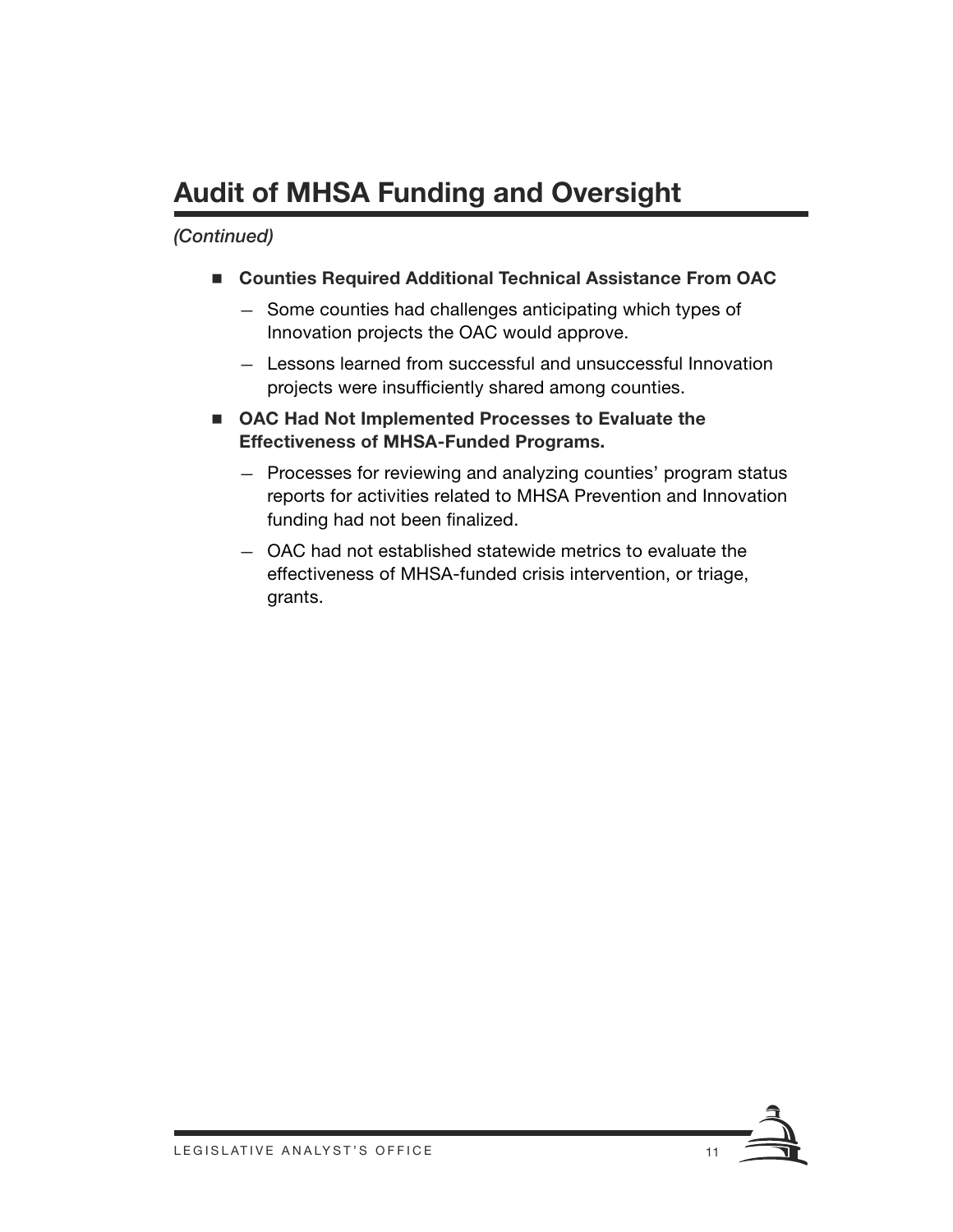# **Audit of MHSA Funding and Oversight**

#### *(Continued)*

#### **Steps Taken to Address Identified Deficiencies**

The Auditor made several recommendations to address the identified deficiencies. As shown in the table below, a number of steps have been taken to address the recommendations in the Auditor's report.

| <b>Agency</b>                                                                                                                                                                                                                                                                                    | <b>Auditor's Recommendation</b>                                                                                                                        | Developments Since Audit's Release <sup>a</sup>                                                                                                                                                                                               |
|--------------------------------------------------------------------------------------------------------------------------------------------------------------------------------------------------------------------------------------------------------------------------------------------------|--------------------------------------------------------------------------------------------------------------------------------------------------------|-----------------------------------------------------------------------------------------------------------------------------------------------------------------------------------------------------------------------------------------------|
| <b>DHCS</b>                                                                                                                                                                                                                                                                                      | Implement a fiscal reversion process to reallocate to<br>other counties any MHSA funds that are unspent<br>within the statutory reversion time frames. | Under authority provided by Chapter 38 of 2017 (AB 114,<br>Committee on Budget), DHCS has implemented a fiscal<br>reversion process through an all-county letter.                                                                             |
| <b>DHCS</b>                                                                                                                                                                                                                                                                                      | Clarify that interest that counties earn on unspent<br>MHSA funds is also subject to reversion.                                                        | DHCS released guidance clarifying the treatment of interest for<br>purposes of reversion.                                                                                                                                                     |
| <b>DHCS</b>                                                                                                                                                                                                                                                                                      | Establish and enforce a reserve level for counties that<br>is sufficient but not excessive.                                                            | Chapter 328 of 2018 (SB 192, Beall), limits reserves to 33 percent<br>of average Community Support funding over the previous five<br>years.                                                                                                   |
| <b>DHCS</b>                                                                                                                                                                                                                                                                                      | Analyze whether a \$225 million fund balance<br>represents funding that should be distributed to<br>counties.                                          | DHCS determined that the \$225 million fund balance<br>erroneously represented old appropriation authority from 2004,<br>with no additional funding to distribute to counties.                                                                |
| <b>DHCS</b>                                                                                                                                                                                                                                                                                      | Implement a process to withhold MHSA funds from<br>counties that fail to submit annual financial reports<br>on time.                                   | DHCS implemented a process to withhold 25 percent of a<br>county's MHSA allocation until overdue financial reports are<br>submitted.                                                                                                          |
| <b>DHCS</b>                                                                                                                                                                                                                                                                                      | Develop an MHSA fiscal audit process, independent<br>of Medi-Cal reviews, to review revenues and<br>expenditures for the most recent fiscal year.      | DHCS is developing regulations related to MHSA fiscal audits.                                                                                                                                                                                 |
| <b>DHCS</b>                                                                                                                                                                                                                                                                                      | Establish process for conducting comprehensive<br>program reviews.                                                                                     | DHCS initiated program reviews beginning in early 2019.                                                                                                                                                                                       |
| <b>OAC</b>                                                                                                                                                                                                                                                                                       | Continue engagement and dialogue with counties<br>about innovative approaches that meet the<br>requirements of the MHSA.                               | The OAC implemented an "Innovation Toolkit," developed a<br>"Project Plan Recommended Template," and implemented an<br>"Innovation Incubator" to support innovation plan development.                                                         |
| <b>OAC</b>                                                                                                                                                                                                                                                                                       | Complete internal processes for reviewing and<br>analyzing program status reports.                                                                     | As of February 2019, the OAC had partially implemented<br>processes for reviewing and analyzing program status reports.<br>The OAC has launched three anticipated data tools used to<br>track counties' funding, services, and some outcomes. |
| <b>OAC</b>                                                                                                                                                                                                                                                                                       | Establish statewide outcome metrics for triage<br>grants.                                                                                              | The OAC is contracting with a third party to conduct a statewide<br>evaluation of triage grants.                                                                                                                                              |
| a Reflects LAO summary of developments since the audit's release. Does not necessarily reflect Auditor's determination of whether<br>recommendations have been addressed.<br>DHCS = Department of Health Care Services and OAC = Mental Health Services Oversight and Accountability Commission. |                                                                                                                                                        |                                                                                                                                                                                                                                               |